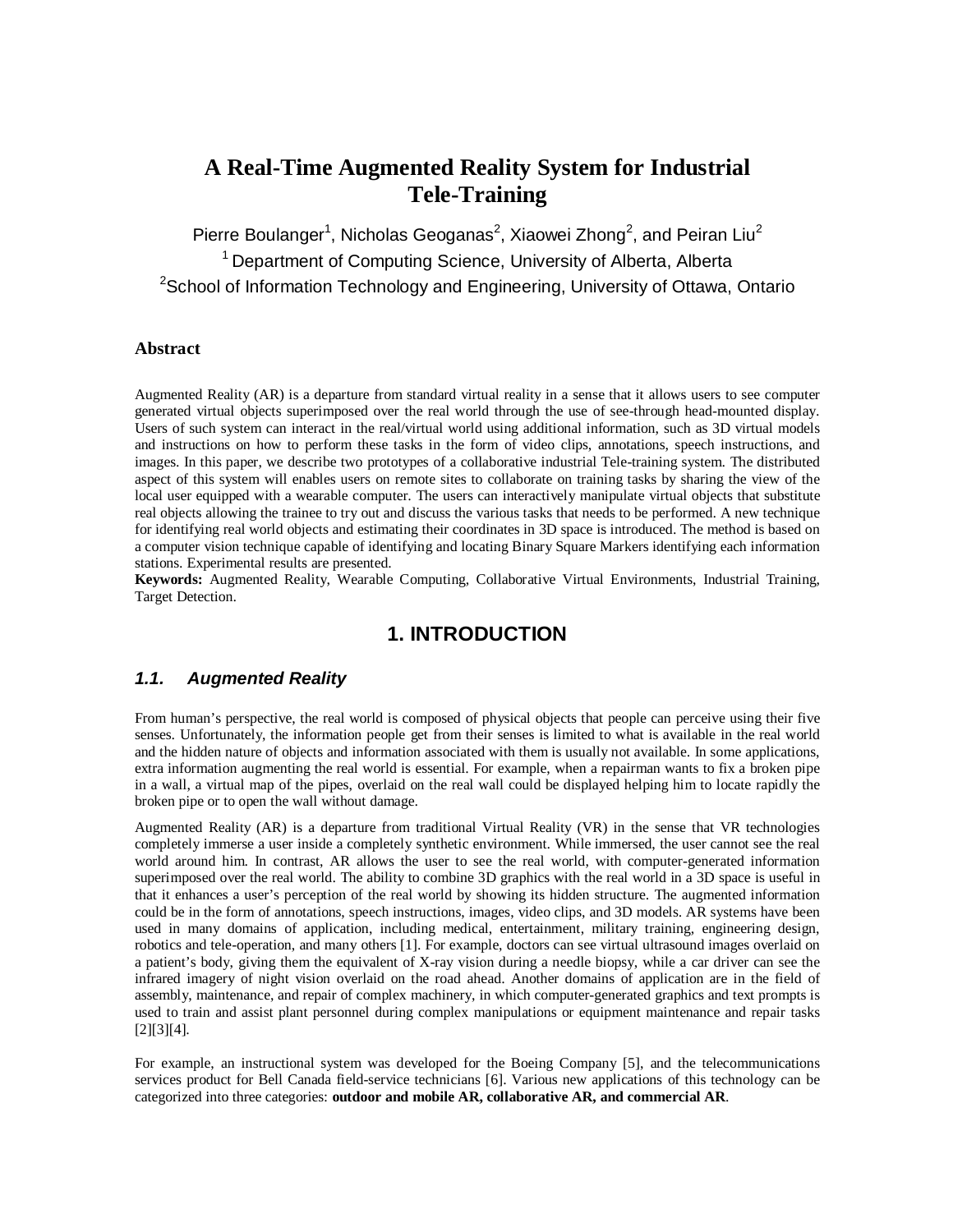## **1.2. Mobile Computing**

The basic idea behind mobile computing is that users can access and manipulate information anytime and anywhere. With computing devices decreasing in size and with options like wireless networking, a user is no longer limited to his/her physical desktop. Wearable computers are the next generation of mobile computing devices. A typical wearable computer may be composed of low power consumption processor and a battery mounted on a belt or backpack, a head mounted display (HMD), wireless communication hardware and input devices such as a touch pad or chording keyboard or voice input utilities. Progress in wireless networks and the occurrence of wearable computers has made it possible to build a mobile AR system. Some of them have already been demonstrated. A prominent example is Columbia's "Touring Machine" [7], which assists a user in locating places and allowing a user to query information about items of interest, like campus buildings, library, and so on. Several attempts have been made to construct more informative and natural collaborative workspaces with a wearable computer. The NETMAN [8] proposes a collaborative wearable computer system that supports computer technicians in their tasks to maintain a campus network with the help of remote experts.

### **1.3 Mobile Collaborative Augmented Reality**

Computer supported collaborative work (CSCW) allows the computer to be used as a medium for human communication. The combination of Augmented Reality, mobile computing and CSCW produces a new technology, called **M**obile **C**ollaborative **A**ugmented **R**eality (MCAR). Virtual Reality appears a natural medium for threedimensional CSCW. However, the current trend in CSCW is toward the Open Shared Workspace, in which the computer is adapted to work with the user's traditional tools, rather than separating the user from them, as immersive VR does. There are a number of researchers that have developed tabletop AR systems for face-to-face collaboration. The AR2 Hockey system of Ohshima [9] allows two users to play virtual air hockey against each other. A game of Augmented Reality Chess demonstrates collaboration of the stationary user with the mobile user in Reitmayr's system [10]. However, the users in these systems have to be present in the same physical space. The remote users can not join the shared space and do the collaboration work.

## **2.2 MCAR for Training**

Training costs are a considerable part of expenses for many industries, especially when the customers or employees need to learn to use equipment or devices that are expensive to repair. The problem is compounded when the trainers are far from the would-be trainees. A training system such as distance learning, on-line help through the Internet and a computer training application system based on virtual environment technology provide instruction or support in the form of texts, audio clips, video clips, and animations. An example is a prototype Collaborative Virtual Environment developed at the Multimedia Communications Research Lab, University of Ottawa [11] in which a real work task of ATM switch maintenance is simulated. As the emerging training system not only enhances understanding but also saves time and travel costs, it has been considered as very successful. However, it cannot give effective training or support when the learners need it the most – carrying out the task in the real world. If the real world task is complicated, it is difficult for the trainees to memorize every steps learned in the training system. Furthermore, they may not be able to obtain support if they have questions when they are working in the real world.

More effort is required to address these problems. The trend is to provide on-the-job training, giving learners performance support by integrating computer-based guidance and information into the normal working environment through augmented reality technology. In this paper, we will introduce a new method with Mobile Collaborative Augmented Reality (MCAR) technology to address these problems. We will present a prototype system for industrial-training applications in which MCAR embeds computer-based tools is used by the users' in a real training application.

## **2. VISION-BASED TRACKING**

### **2.1. Introduction**

In general, AR is a system that combines real and virtual images using some form of real-time tracking devices [1]. Vision based tracking systems uses image processing and computer vision techniques to perform this 3D registration. Two basic technologies are available for accomplishing the fusion of real and virtual. One is based on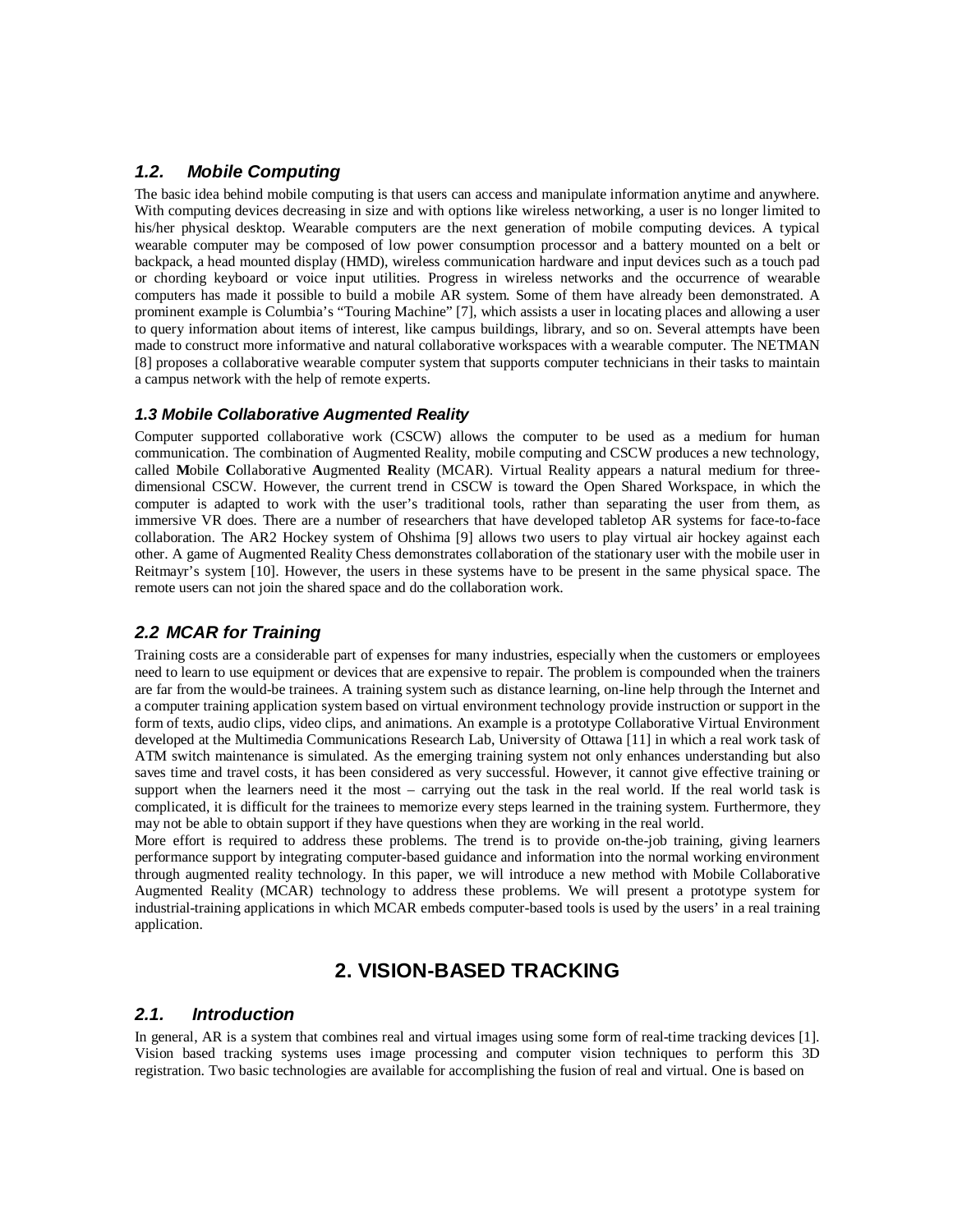head-mounted display (HMD) equipment with a wearable computer; the other is based on of overlaying computergenerated graphic images on captured video.

The advantage of using a HMD is its mobility. When a user wearing a HMD and a wearable computer is moving around, the pose of the user's head is tracked in real time by the camera of the HMD. The object recognition and the graphic image rendering are performed by the wearable computer. That technology is most useful in outdoor applications where a computer graphic workstation is non-reachable. For AR applications, the image generation rate must be at least 10 frames per second. According to research by Durlach [12], delays greater than 60ms between head motion and virtual feedback impair the adaptation and the illusion of presence. The processing speed and graphic capability of the existing wearable computer products on the market are very limited which make it almost impossible to reach the real-time constraint of 10Hz.

Accurate dynamic registration is key to an AR system. Magnetic and ultrasonic trackers used in VR are constrained by their inaccuracy and their limited volume. Vision-based AR systems use images captured by the video camera to track the camera's position and orientation relative to fixed objects in the real world. Three-dimensional positioning information is recovered from 2D images based on detecting and tracking certain features in the images. Camera tracking has been extensively investigated in the field of computer vision and has the potential of providing the accurate registration information necessary for AR systems. In computer vision, there are several ways to identify objects in scenes:

- Edge based methods, which are applicable to non-real-time applications due to the complexity of the algorithms**;**
- Reconstruction of the 3D coordinates of a number of points in a scene, given several images obtained by cameras of known relative positions and orientations. These systems are applicable for non-mobile applications;
- Reconstruction of 3D coordinates of objects by detecting fiducial points or landmarks in the image obtained by one camera from a single view. This class of algorithms are the most practical for AR systems due to their simplicity and low cost.

## **2.2 Motivation & Related Work**

Before 1998, all of the real-time vision-based AR systems implemented registration based on landmark detection techniques; these include boundary detection, color segmentation, watershed, and template matching techniques. Landmarks could be solid or concentric circular fiducials, ping-pong balls, LED, or the corners of a big rectangle [4][13][14]. Those landmarks might facilitate lightweight fiducial detection and accurate 3D coordinate localization, but they are usually difficult to identify. This is a key element since in real-life applications, we need to determine what kind of information, or more precisely, what 3D model, annotations or texture images should be superimposed over the real world image. In all those systems, the computer knows in advance what the object with reference to the landmarks is and which 3D virtual model or texture image will be registered with the object seamlessly or what annotation will be displayed on the screen. This constraint hindered the vision-based AR technology to be used in more practical and large scale applications, in which the environment around the user changes dynamically and more than one object in the user's view need to be detected and augmented with computer generated information. This raises a question. How to distinguish one real object from another based on the landmark detection techniques? In 1998, Jun Rekimoto proposed a solution: **CyberCode**. In that vision-based tracking system, 2D matrix code markers are used as landmarks [15]. The markers are 2D barcodes, which can identify a large number of objects by unique IDs. The complexity of detecting the 2D barcode and extracting bar code ID depends on how the 2D matrix code marker is defined. Template matching technique was first proposed by H.Kato and M.Billinghurst in 1999 [16]. The algorithm was implemented and embedded in the ARToolKit software library [16]. An object in the real world is recognized by matching the pattern inside the square marker tagged on the object to a predefined template.

## **2.3 Camera Tracking**

Camera calibration is the process of estimating the intrinsic and extrinsic parameters of a camera, which are used to determine the relationship between what appears on the image plane and where it is located in the 3D world. Registration is the process of acquiring the objects' pose. The camera tracking can be regarded as a continuous update of extrinsic parameters. Camera tracking addresses the problem of accurately tracking the 3D motion of the camera in a known 3D environment and dynamically estimating the 3D camera location relative to the object in the real space.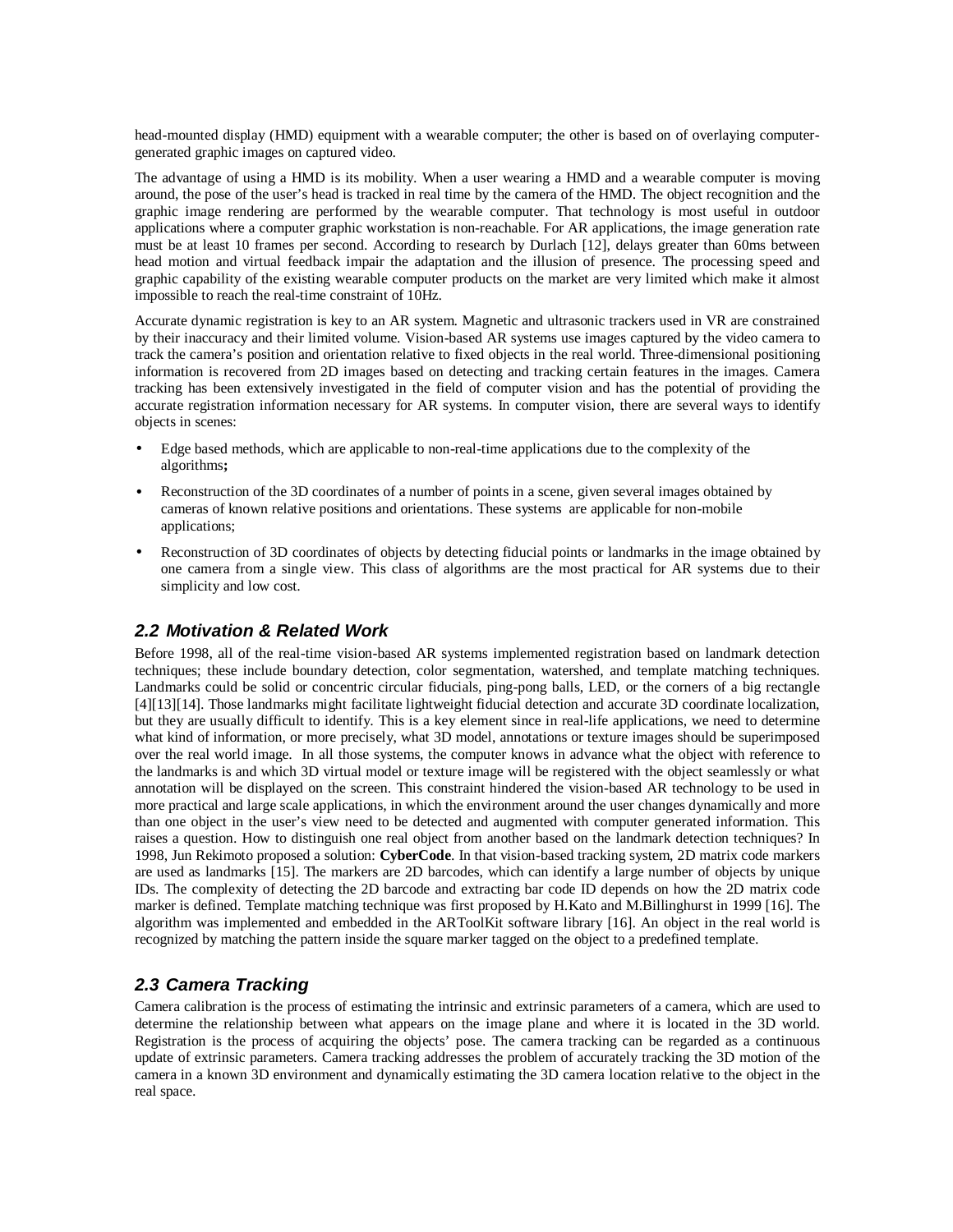Vision-based tracking approaches are based on detecting and tracking certain features in images. These features could be lines, corners, or circle points, which can be easily and unambiguously detected in the images and can be associated with objects in the 3D world. Our approach uses the corners of the square markers attached to moving objects for tracking. The overall dataflow of the algorithm is illustrated in Figure 1. The implementation consists of four parts: **image processing, pattern recognition, camera pose estimation, and multimedia information rendering**.



Fig. 1: Augmented reality system workflow.

### **2.3.1 Image Preprocessing**

- (1) Image binarization. The program uses an adaptive threshold to binarize the video image. Binary images contain only the important information, and can be processed very rapidly.
- (2) Selecting the quadrilateral regions. These regions become candidates for the square marker.
- (3) Searching and recording the four corners of the quadrilateral region found in step (2).

#### **2.3.2 Pattern Recognition**

- (1) The system recognizes the 2D binary code pattern inside the square marker region.
- (2) Extracting the binary code

Our algorithm is based on the following observation: Given the four vertices of the marker region, the projection of every point on the marker can be computed as a linear combination of the projections of the four vertices. The reference frame is defined as a non-Euclidean, affine frame. In the system, the marker pattern is defined as a 4x4 matrix. Every grid in the matrix represents one bit of the binary code of the marker. The whole pattern is in black and white color. The grid in black represents 1, and the grid in white represents 0 (Figure 2). According to the theorem in [17], the division ratio is an affine invariant, which means

### $(ABC) = (T(A)T(B)T(C)).$

If A, B and C are three different arbitrarily chosen collinear points of the plane (or space) and T is an arbitrary affine transformation, (ABC) is the division ratio of the collinear three points A, B and C.

Clearly, since the relative location of every grid in the pattern is predefined, it is easy to calculate the central point coordinates of the grid in the projective plane with reference to the projections of four vertices of the marker. Consequently, the color or value of each grid in the pattern is determined by the color of the corresponding pixels in the binarized image.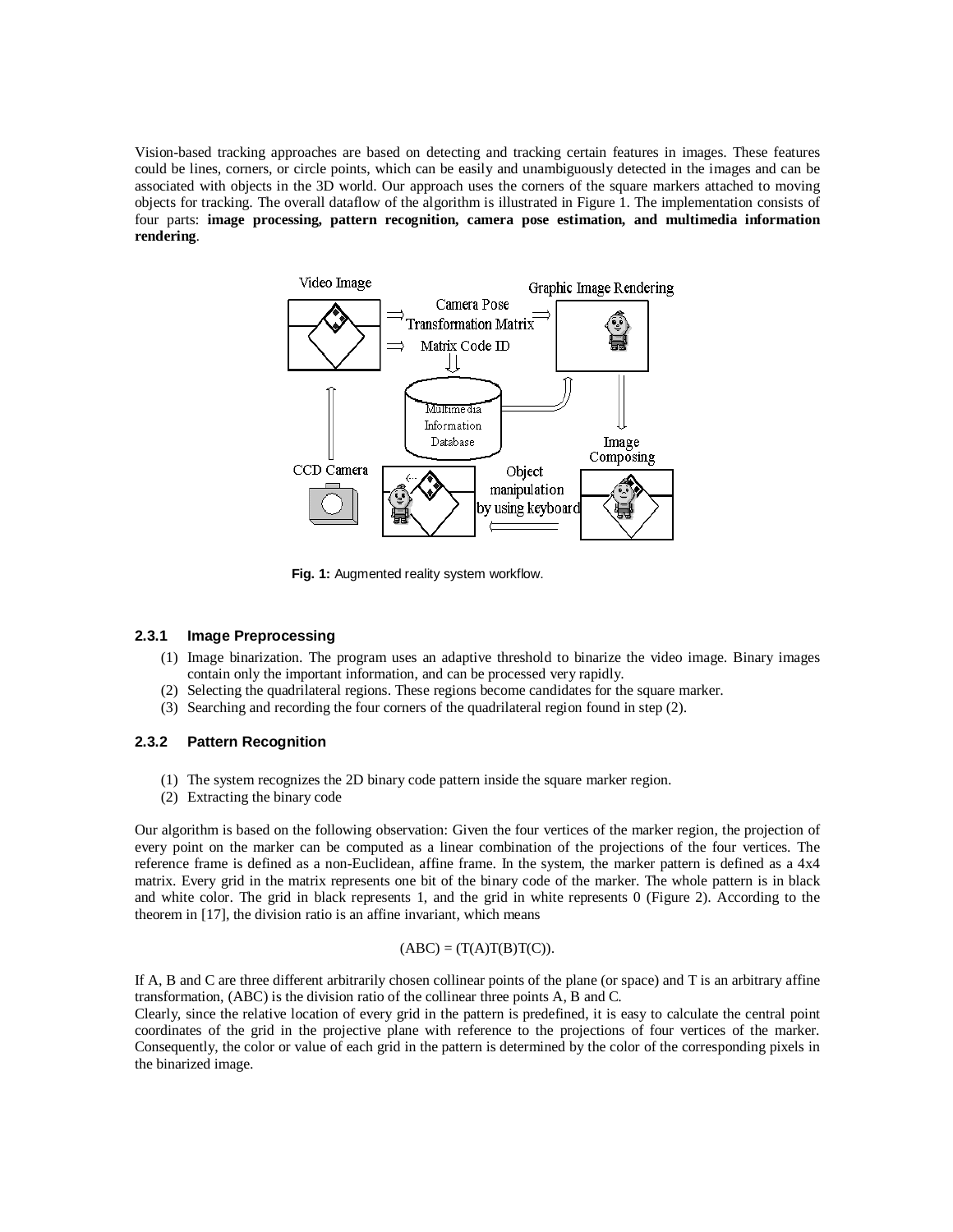### (3) Error control

In the implementation of the algorithm, the block sum checking and the Hamming code checking were used for error detection and error correction. If a code error is detected, the system can either drop the current image and do the image preprocessing again on the next image from step (1), or correct the error bits.

The pattern of a marker represents a 16-bits binary code. In the block sum checking (Figure 2.a), 5 bits are used to represent the marker ID. Four bits determine the orientation of the marker in the camera's dynamic view. 6 bits are



for the block sum checking. In the marker pattern, the data block is of 3 rows and 3 columns. The block sum checking can correct any single bit error in the bit block. In the Hamming code checking (Figure 2.b), 7 bits are used to represent the marker ID. Four bits determine the orientation of the marker in the camera's dynamic view. In the rest 5 bits, 4 bits are for the error checking. The Hamming code checking can correct any single bit error.

#### **(4) Determination of marker orientation**

Four bits at the corners of the pattern determine the orientation of the marker in the camera's view dynamically. The system can keep tracking the orientation of the square marker, register the virtual model on the marker even if the marker rotate, and read the binary code of the marker in correct order.

### **2.3.3 Camera Pose Estimation**

The recognized marker region is used for estimating the camera position and orientation relative to the marker tagged to the object. From the coordinates of four corners of the marker region on the projective image plane, a matrix representing the translation and rotation of the camera in the real world coordinate system can be calculated. Several algorithms have been developed over the years. Examples are the Hung-Yeh-Harwood pose estimation algorithm [18] and the Rekimoto 3-D position reconstruction algorithm [15].

We currently use the algorithm proposed by Kato-Billinghurst-Weghorst-Furness [16], which incorporates lens distortion. Once the transformation matrix is calculated, all kinds of multimedia information corresponding to the marker could be rendered over the real world image through human-machine interfaces.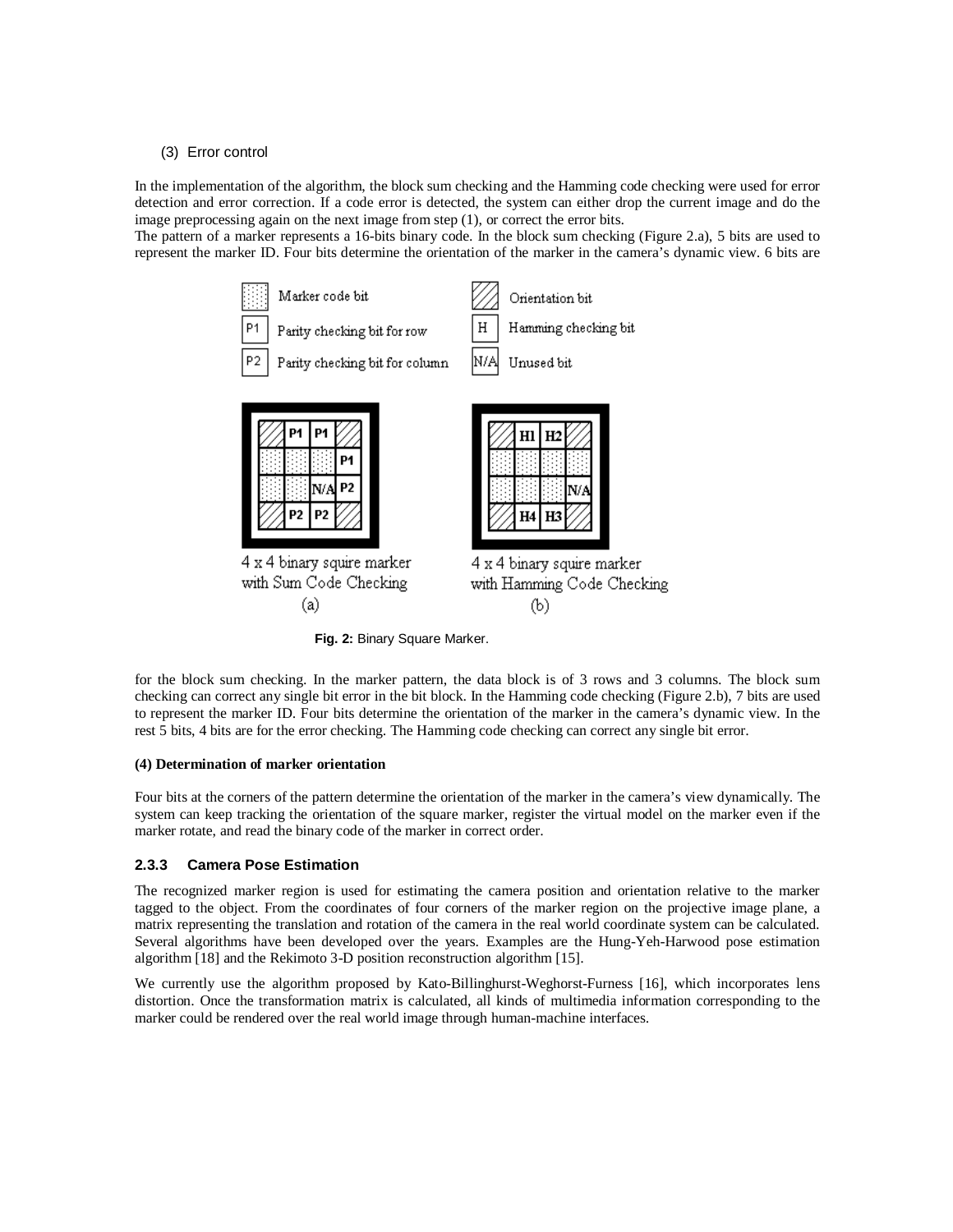#### **2.3.4 Multimedia Information Rendering**

Currently, our system is implemented to embed the following multimedia information into the real world from the user's view.

- (1) Text, such as character description of physical objects and instruction for performing physical tasks in form of annotation.
- (2) Audio, such as speech instructions.
- (3) Image.
- (4) Real-time video stream.
- (5) 3D model, such as OpenGL model and VRML model.

The 7 bits code of the pattern can identify  $2^7$  different objects. However, how to decide what computer generated information should be rendered on which object labeled with a square marker becomes an issue to solve. We implemented a multimedia database using  $C_{++}$ . In the database, the key word for each record is the marker code ID, and the property fields are the media information the system will render when the corresponding marker labeled object runs into the camera's view (Figure 3).





## **2.4 Comparison With Other Visual Marking Technologie**

Some systems, like the Augmented Reality for Construction (ARC) [19], use a 1D barcode as the marker to handle a large number of real world objects. The drawback is that an extra barcode reader is needed for each user. Another similar visual marking method adds color into the 1D barcode. Each bar in a special color represents a certain value. With the same amount of bars, the color barcode can identify more objects than a traditional black and white color barcode. One constraint is that the marker must be located in daylight or fluorescent environment; otherwise, the color of the bar will not be recognized correctly. Two existing vision-based AR systems use 2D square markers.

One is the CyberCode system. Another is a template matching system. In the template matching system [16], the pattern of the marker region is compared with predefined templates, which were given to the system before identifying a specific marker ID. The pattern template could be user names, characters or an image. A significant disadvantage of the method is that it does not have a specific way to differentiate one pattern from the other. The ability to correctly pick up the template, matching the marker pattern, mostly depends on the resolution of the camera and the algorithm to match the pattern. In the CyberCode system, Jun Rekimoto proposed a method to use a 2D matrix code marker as landmark in his vision-based system [15]. The complexity of detecting the 2D barcode and extracting bar code ID depends on how the 2D matrix code marker is defined. Compared to the marker definition method we proposed, the 2D matrix barcode has some limitations. Every marker has a guide bar aside, which helps to locate the four corners of the marker and determine the orientation of the marker. So, an extra step is needed to find the guide bar. Since the marker code is a binary code, error correction is possible to implement. The problem is that once an error bit is detected, the system will have to skip the current image and extract the marker code from the next image instead of correcting the error bit. In our experimental system, we found that the error bit doesn't occur independently from one image to another in that in most cases the error is caused by the camera capability, lighting in the environment or the material made of the marker. Therefore, dropping the currently processed image when an error occurs will probably not get the correct marker code in the consequent video images.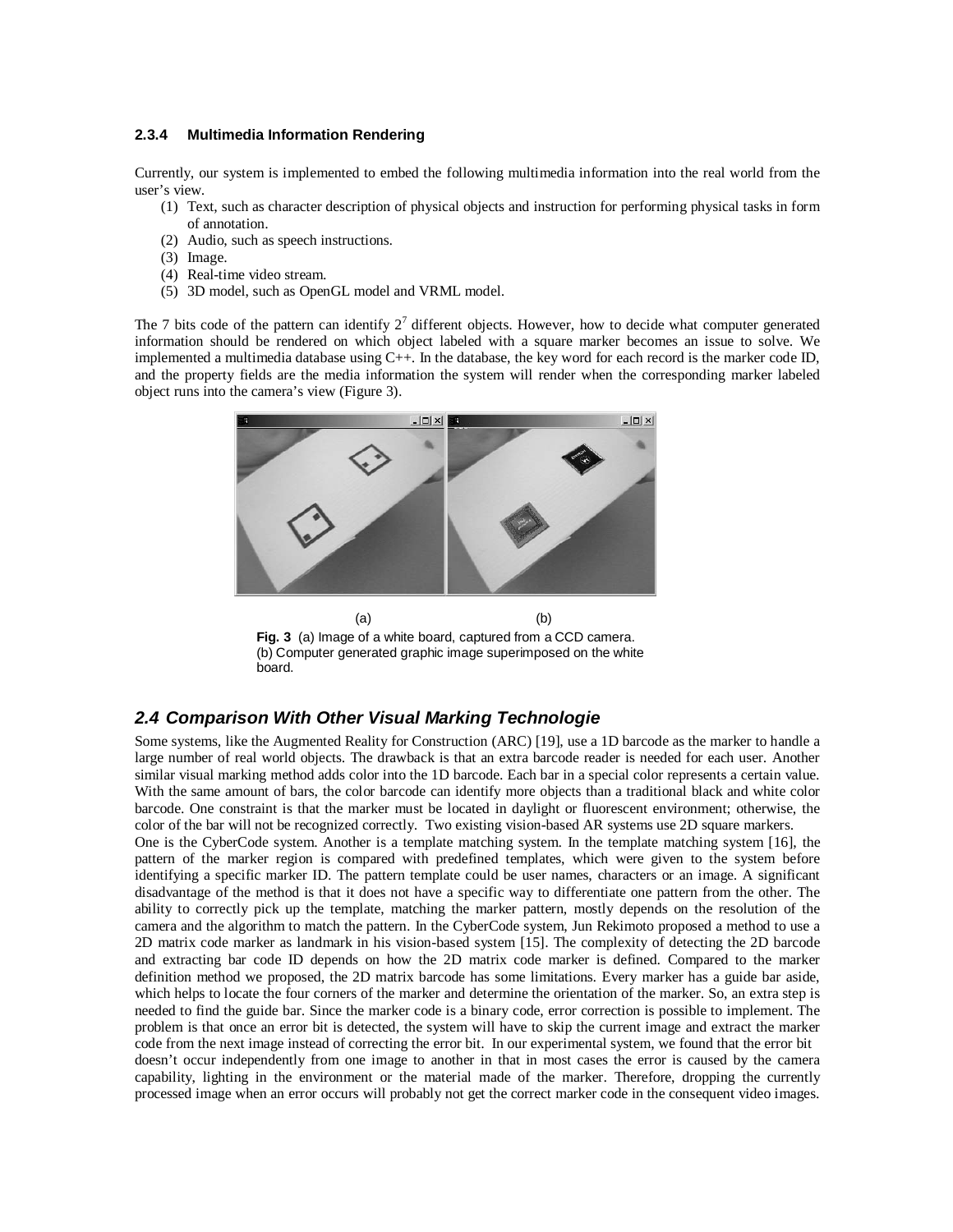A good method to solve the problem mentioned above is to add an error control function into the pattern recognition algorithm. Block sum checking and Hamming code checking are two alternatives to detect up to 2 bits errors and correct any single bit error in the 2D binary code block.

The proposed Binary Square Marker recognition algorithm was tested using markers in different patterns. The maximum visible ranges of square markers in different size placing in different orientations relative to the camera (tilted degree) were measured. The object recognition algorithms with and without error correction function were tested individually. From the test results (Figure 4), it is clear to see that the visible ranges of the markers are affected by the tilted degree of the markers. As the markers are more tilted, the patterns are less visible. As a result, the recognition becomes more unreliable. The larger the size of physical markers, the further away the patterns of the markers can be detected. The visible range of the markers with an error correction function is 12.8% larger on the average than that of the markers without an error correction function. In conclusion, by using the marker of the same size, the Binary Square Marker recognition algorithm we proposed can make the marker being recognized in a larger range in comparison with other 2D square marker recognition algorithms without error control. The pattern of markers with larger black regions (black color grids are connected) can be recognized correctly in a larger range in comparison with markers, which has no connected black color grids. Therefore, we can say that the pattern of the marker also affects somewhat the visible range of the object tagged by the marker.

A limitation of this marking system is that the context information of the objects represented by tagged markers can only appear when the markers are in the user's view. This limits the size and the volume of movement of the objects. What's more, if the marker is partially covered by other objects the marker can't be recognized by the system, and the graphic image of the 3D model and annotation will not be displayed to the scene. In the AR system, the square shaped markers are used for recognizing and tracking objects. This raises a question. Why do we use square shaped markers? In a vision-based AR application, the object labeled with a marker could be of any size or shape. In order to make our system recognize not only big but also small objects, we should minimize the marker area and the marker code length as far as possible.

Suppose the marker ID is a N-bit code with X rows and Y columns.

$$
X \times Y + X + Y = N + X + N / X
$$

If the block sum checking function is used, the number of parity bits is X+Y. The total marker code is X x Y + X + Y bits.

 $X \times Y = N$ In order to minimize the total marker code length, X must be equal to Y.  $(N + X + N/X)' = 1 - N/X^2$ 

$$
1 - N / X^2 = 0
$$

$$
X = Y = \sqrt{N}
$$

 $X = Y = \sqrt{N}$   $\Box$ <br>If the marker code length is fixed, the square shaped marker has shorter perimeter and smaller area than the markers in rectangle.



**Fig.4** Test results of vision-based tracking using Binary Square **Markers**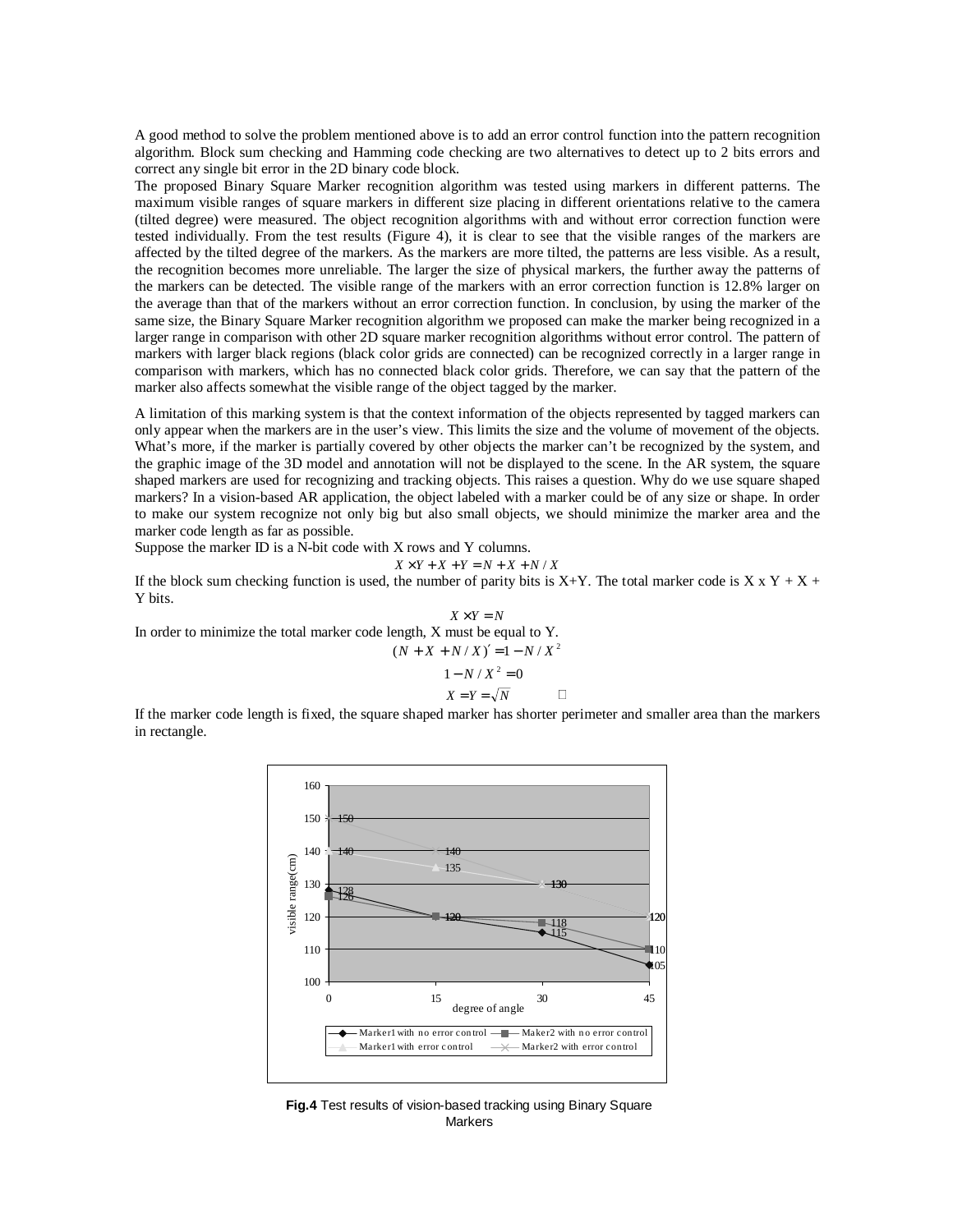# **3 AR for ATM Maintenance Training**

## **3.1 The Task: ATM Switch Maintenance**

Imagine some trainees in different locations are trained to repair an ATM switch. The task consists of removing a switchboard from an ATM switch and installing a chip on the switchboard. As an ATM switch is an expensive piece of equipment, only one trainee has access to it. The other trainees would like to participate in the training exercise to get some experience. In addition to trainees, there are some trainers in remote locations who are knowledgeable experts in the domain. During the training exercise, the trainee who is equipped with the ATM switch may need to ask a trainer for advice. For example, the trainee may contact the trainer to ask for general advice ("How do I…?") or for particular pieces of information ("which piece of the switchboard should I work with?"; " Should I install the chip this way or that way?"). On the other hand, the trainer may give the trainees some directions or point out mistakes.

## **3.2 Problems with the Current Practice**

Below is a list of some of the problems with the current practice of training in ATM switch maintenance:

**Costly:** the ATM switch is an expensive device. Not all of the trainees have had access to this device. Furthermore, errors in installation could lead to damage to the chip or the pins of the switchboard. Therefore, it could be costly to do a real training exercise.

**Inefficiencies:** Since the remote trainer is not always available, the trainees often have to interrupt the current training exercise until they have an opportunity to talk to a trainer in person.

**Insufficient Voice-only conversations:** When a trainee needs to ask the remote trainer for advice, phone conversations can be helpful in asking for a specific type of information, but they are not effective in situations where an expert has to provide a trainee with step-by-step directions, depending on the situation. Sometimes video is indispensable in interactive conversation. Furthermore, it is difficult for a trainer to instruct a trainee to operate a specific device, especially in a case where the trainer has to tell the trainee to work on a specific piece of chip among dozens of similar chips on a switch card. Therefore, effective means are needed to establish a common understanding during computer-mediated conversation.

**Informative Supporting is expected:** A problem arises when trainees would like to be shown how to do the job but the trainers are far away or not available. It is not informative for a remote trainer to tell a trainee via voice conversation to "pull the switchboard in this direction in this way".

Less hands-on experience: The trainees who are not equipped with ATM switches and other facilities are not able to carry out an effective training exercise.

## **3.3 MCAR: an Effective Solution**

MCAR is an effective method of remedying the shortcomings with the current practices, described above. Wearable computing enables the local trainee to get information while she/he is walking around in the working environment; while augmented reality can be used to overlay supporting information on his/her workspace, for instance, 3D graphics showing how to remove the switchboard, etc. CSCW enables remote trainers and trainees to cooperate in the training exercise by sharing the view of the local trainee through real-time video.

### **3.3.1 Virtual Objects**

As the devices which the trainees learn to use or repair are expensive and misuse can lead to serious and costly damage, some virtual objects are used as alternatives to the real objects. With the AR technique, 3D models of the devices are superimposed on the real world scene, just like the real devices in the physical space. The users are then able to manipulate the virtual devices in the training exercise. This helps to reduce the cost of training.

### **3.3.2 Collaboration Functions**

From this observation, we came up with some possible collaboration functions with which multiple trainees and trainers are able to carry out the collaboration work effectively through a wearable system:

(1) **Audio Conference**: This allows users to engage in real-time audio conversation during the training session. It is also a good method of ensuring awareness with the remote users.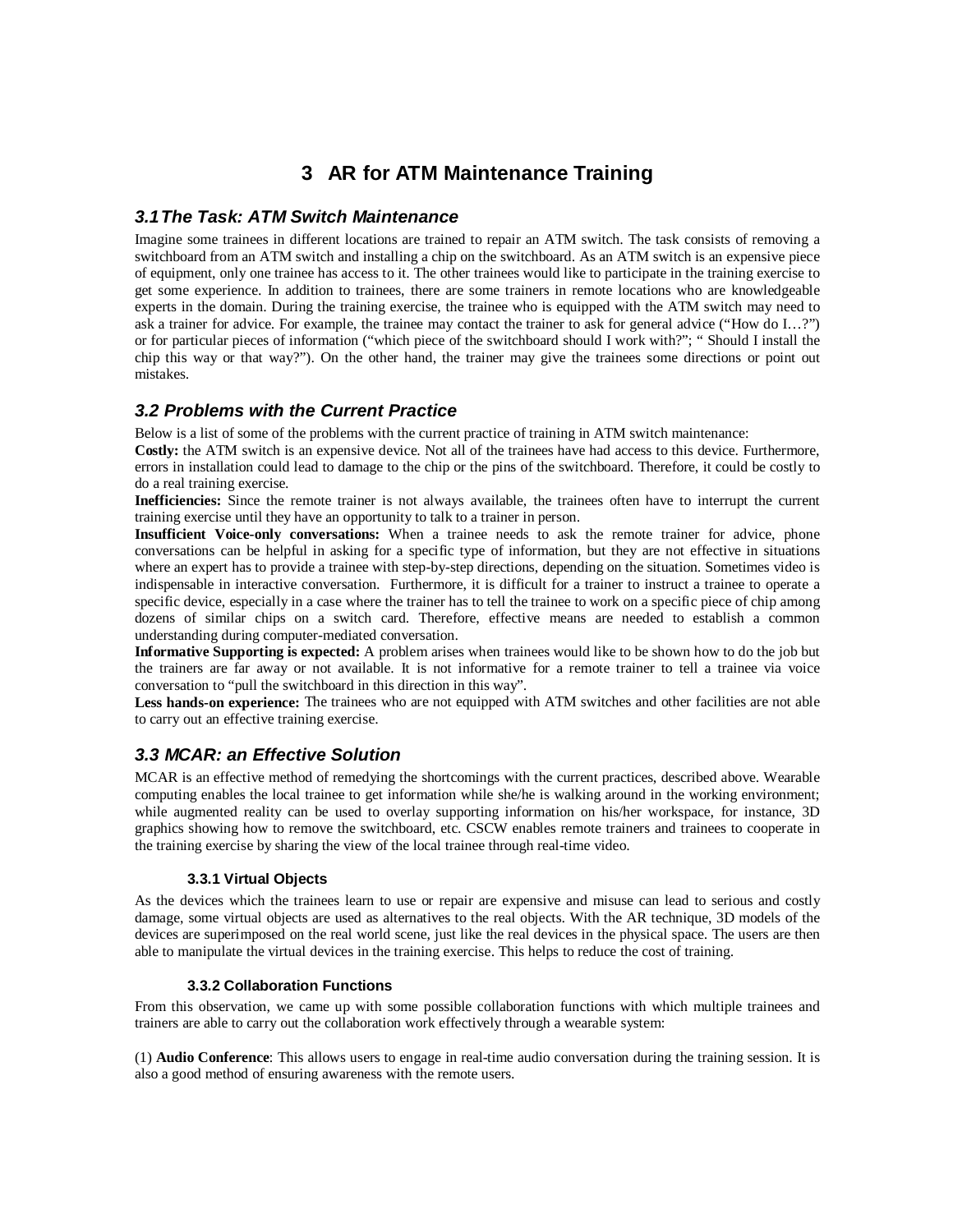(2) **Remote Presence**: If the trainer is able to see what a remote trainee sees, as if she/he were physically present,



**Fig.5** A trainee working with a wearable computer

she/he can give the trainee step-by-step instructions. This is called "remote presence" and it can be achieved by transmitting real-time video of the trainee's view to the remote trainer, over a wireless network.

(3) **Remote Manipulation**: Remote manipulation refers to a user's ability to manipulate objects in another user's physical environment. Remote manipulation creates a heightened sense of co-presence. The remote participant can use voice conversation to request the local user to manipulate the physical objects in the physical world, but they cannot operate the objects by themselves. The use of virtual objects in the shared space allows the remote trainees to manipulate the virtual objects by themselves, thereby gaining some value training experience.

(4) **Remote Pointing**: The ability to control a remote cursor enables users to point at objects in other users' view. Such objects can either be virtual objects (a wire in a wiring diagram) or real objects captured by the camera of a wearable computer. Remote pointing can increase the effectiveness of verbal communications by directing the participants' attention.

(5) **Image Freezing**: To ensure real-time performance for an augmented reality application, the view update rate should be no less than 10 frames/second. When one remote user wants to direct the attention of the other users to a specific area in the shared view, using a remote pointer, s/he will have difficulty in capturing the area when the wearable computer user is moving her/his head. In order to compensate for the wearable user's head movements, the remote trainer is provided with an image-freezing feature.

## **4 PROTOTYPE**

Figure 5 shows a trainee, equipped with a wearable computer, who runs the training system and works with a switchboard. Let's refer to him as the local trainee A. Trainer T and remote trainee B who are in different locations are working on the remote workstations, watching A's action through the shared view of the local trainee. All of them are equipped with a microphone and are able to talk through live audio. Figure 6 shows the screenshots of a collaborative training exercise running with our tool. The first thing that the trainee learns is how to pull out the switchboard. When local trainee A points at the ATM switch with the camera mounted on his wearable computer, he sees an ATM switch with more than ten switchboards, as shown on figure 6(a). When he approaches the ATM switch, a 3D model--cone style arrow is superimposed on a switchboard to instruct the user to push out this switchboard (figure 6(b)). Using a remote pointer, trainer T directs him to push up the button on top of the surface of the switchboard, and push down the button on the bottom of the surface of the switchboard at the same time, then pull out the switchboard in the direction of the overlaid cone style arrow. As shown in figure 6(c), trainer A pulls out the switchboard as directed. The switchboard is put on the table with two virtual chips next to it (figure  $6(d)$ ). As shown in figure 6(e), trainee A picks up the chip with seven pairs of pins and moves it close to the switchboard. As shown in figure 6(f), the chip is laid on the socket with all of the pins lined up. Pin 1, marked with a white dot on the chip surface, is at the top left of the figure.

Remote trainee B would like to try installing the chip in another way, and he shows trainer T and trainee A his idea by orientating the virtual object with the keyboard or mouse. As shown in figure 6(g), the virtual chip is rotated by trainee B with the small white dot on the bottom right of the picture. Trainer T points to the small white dot on the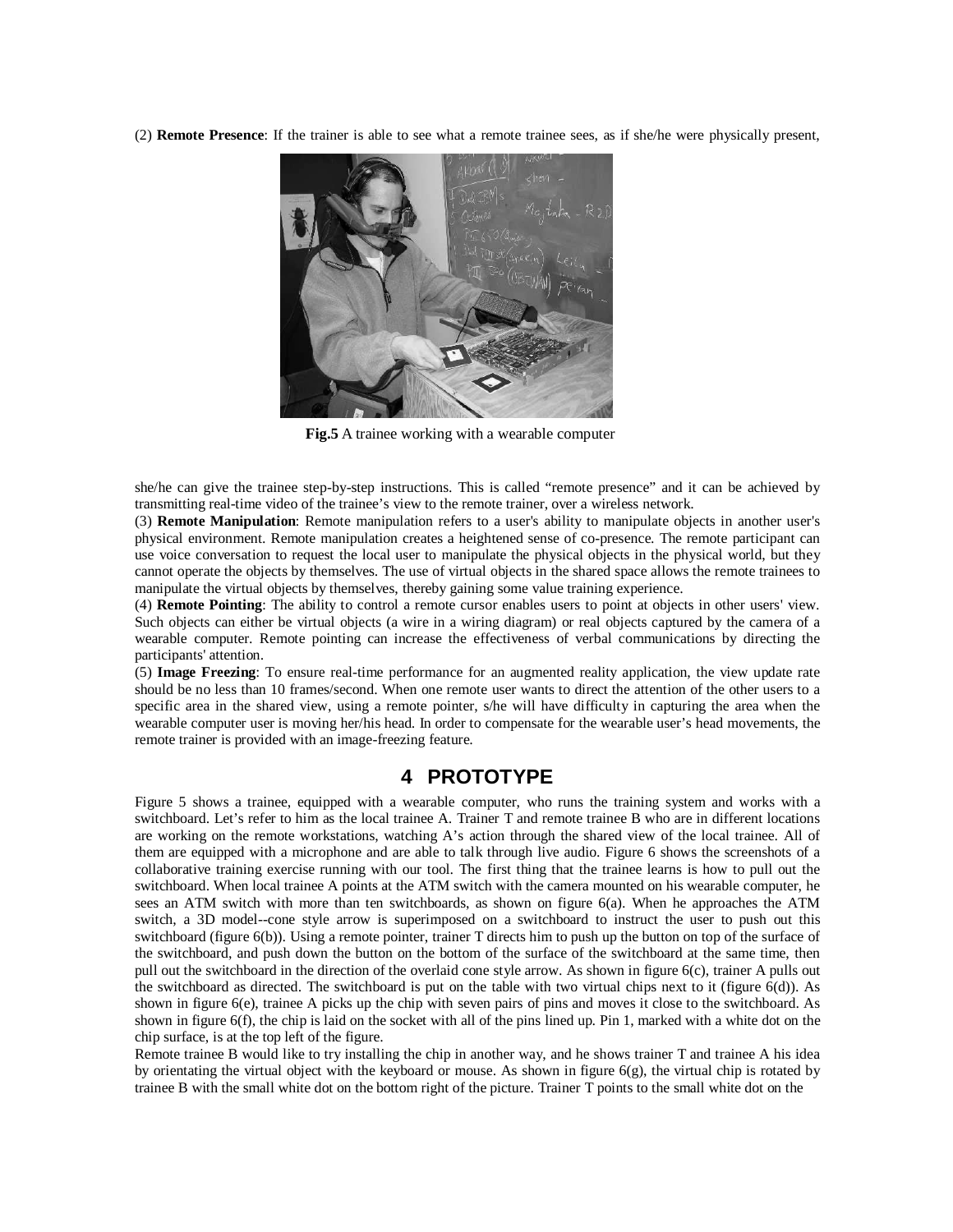virtual chip surface and says that both pin 1 and the socket should be matched up for correct installation, or it will result in serious damage to the chip (figure 6(h)). Through this interactive "real" training exercise the trainees can gain valuable experience



(a) Camera is pointing at an ATM Switch; (b) Directing the trainees to pull out the switchboard



(c) Trainee A is pulling out the switchboard; (d) Switchboard with two virtual chips beside it



(e) Trainee A picks up one virtual chip to install it; (f) the virtual chip is laid on the switchboard.



(g) The virtual chip is rotated by trainee B; (h) Trainer T point out that is incorrect.

**Fig.6** Screenshots for the training prototype.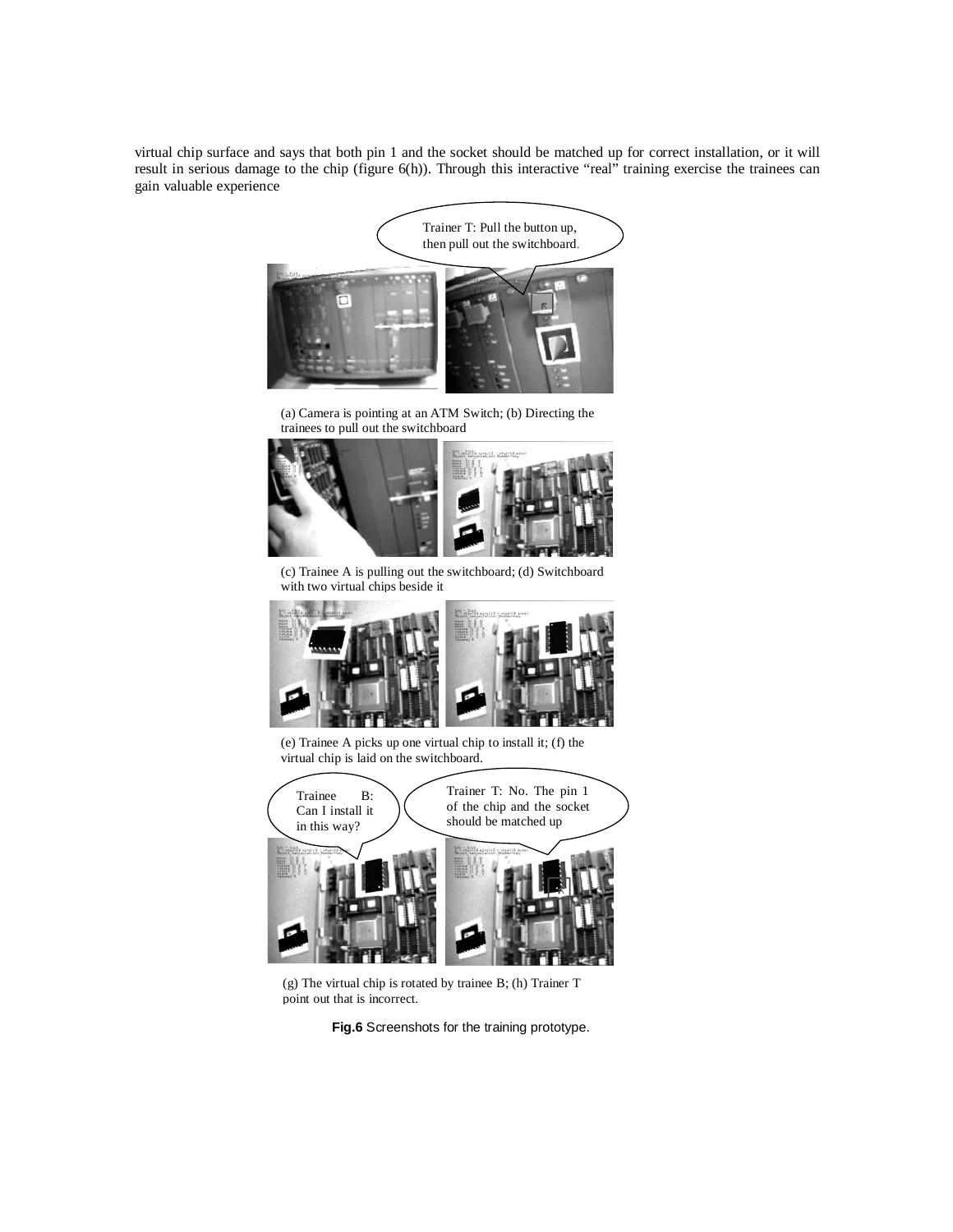# **5 Design System**

### **5.1 Design Considerations**

In this system, the visualization end points that allow the user to participate in the collaborative augmented reality workspace include: Wearable computers worn by a trainee in the real-world task; one or more desk-bound workstations used by the trainers and other trainees in the remote location. All of these visualization end points are connected with a network. They have to share the view while carrying out collaboration work. The collaboration data consist of an object manipulation stream, pointer stream and command stream. To be easy to add nodes to the architecture and maintain consistency among displays, the infrastructure of the system is built in the form of a clientserver architecture, in which the wearable computer and workstation work as a client to handle the user's input event and render the graphic images while the server provides an information sharing mechanism. The process of visionbased tracking has high requirements with regard to the computing ability of the machine; therefore we allocated this process to the server for the following reasons:

- Reduce the workload of the wearable computer, which has lower battery durability and CPU speed compared to the PC workstation;
- Centralize the database for vision-based tracking so that each client is not necessary to keep a copy of it.

With this architecture the system maintains good consistency and has good extension capability. The system allows clients to join at different times and is able to support a maximum of 64 clients at a time.



## **5.2 Overall Architecture**

**Fig.7** Overall architecture

As shown in Figure 7, a typical architecture includes three major components: a wearable computer, a server and one or more workstations. They are connected via a network. The client runs on a wearable computer or workstation. It consists of *video capturing, video Encode/ Decode, user interface, and data transmission*. However, the workstation usually does not contain *video capturing.* As shown in Figure 7, the camera mounted on the *wearable computer* captures live video through the *video capturing* module. The video image is encoded by the video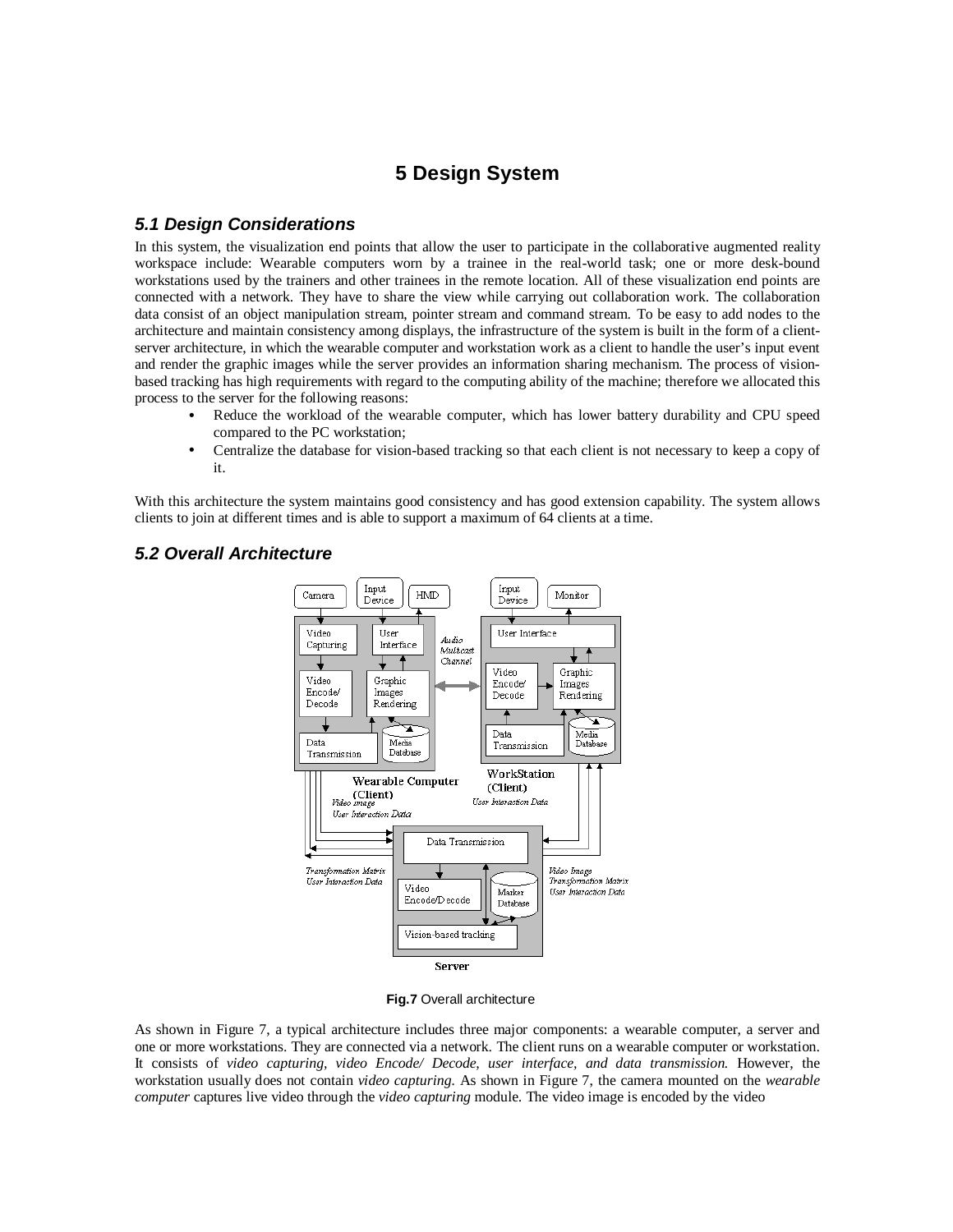*encode/decode* module and transmitted to the *server* through the *data transmission* module. The *serve*r receives the data from the *data transmission* module. The encoded image is decoded by the *video encode/decode* and analyzed by the *vision-based tracking* module to calculate the *transformation matrix* of the virtual objects relative to the video camera. The camera transformation matrix and the marker's identification extracted from the video image are then sent back to the *wearable computer*. The *wearable computer* retrieves the 3D models from the *media database*  according to the marker's identification, generates the graphic image, and renders it via the *graphic images rendering* module, together with the captured video image. The *server* also sends the encoded video image, marker's identification, and camera transformation matrix to the *workstation*. The *workstation* receives the data from the *data transmission* module and uses the *video encode/decode* module to decode the video image. The 3D model is retrieved from the media database based on the marker's identification and rendered by the *graphic images rendering* module, together with the decoded video image.

## **5.3 Hardware Implementation**

### **2.1.1. 5.3.1 First Hardware Configuration**

The first test bed for the prototype consisted of three Pentium III workstations equipped with GetForce2Go video chips running MS Windows 2000, and a Mobile IV Xybernaut wearable computer running MS Windows 98. One workstation works as a server and the other two workstations work as clients. The workstations are connected via a 100 BaseT Ethernet. The wearable computer communicates with the workstations through 11 Mb/s wireless link. The Mobile IV Xybernaut wearable computer that we are using turned out to lack 3D hardware and be low on CPU power. Running the prototype with this test bed, the view update rate is about 3 frames/second to the video image with 320 pixels by 240 pixels. This is not satisfactory for the real time AR application. Because of the low view update rate, the 3D objects flow in the AR environment when the wearable computer user moves his head. This means that the manipulation of the virtual objects doesn't make sense. Therefore, most of the experiments were tested on test bed B.

### **2.1.2. 5.3.2 Second Hardware Configuration**

In this test bed the wearable computer was replaced with a workstation with the same settings as the other workstations, with the exception that it was equipped with a video camera.

Running the Collaborative Augmented Reality (CAR) training prototype with this test bed, the view update rate varies in different configurations. The view update rate for an application with video images in 160x120 pixels is higher than the view update rate for an application with video images in 320x240 pixels. When three clients participate in a session to do collaboration work, the view update rate is about 14.8 frames/second for the application with the video images in size 160x120 and 10.9 frames/second for the application with the video images in size 320x240. If the frequency of collaboration or interaction is higher, the view update rate is a little bit lower, but it meets the minimum requirement of 10 frames/second for the real-time AR application. The view quality of the application with video images in size 320x240 is better than that with video images in size 160x120. However, it produces more data and adds load to the network. Therefore, the bigger image size, the better view quality but the lower view update rate.

# **6. CONCLUSION AND FUTURE WORK**

The experimental results show that a wearable computer without 3D hardware capacity, for instance the Xybernaut Mobile IV wearable computer, is not able to satisfy the requirements of a real-time AR application. A powerful wearable computer with a good 3D accelerator is recommended. A possible alternative could be a powerful laptop carried by the user in a backpack and equipped with a NVIDIA GetForce4 graphic card and an I-glass see-through stereoscopic color Head Mounted Display mounted with a camera.

In this paper, we addressed the problem of identifying a great number of real world objects with a robust marking approach by using computer vision AR techniques. The binary code error detection and correction functions used in the marker recognition algorithm make the algorithm more robust to lighting conditions. We also presented a prototype developed for industrial Tele-training which features augmented reality and collaboration.

In the near future, we intend to improve the prototype in various ways. The user interface and interaction methods need enhancement to make manipulation to the graphic objects easier, and to convey more awareness to the collaboration.